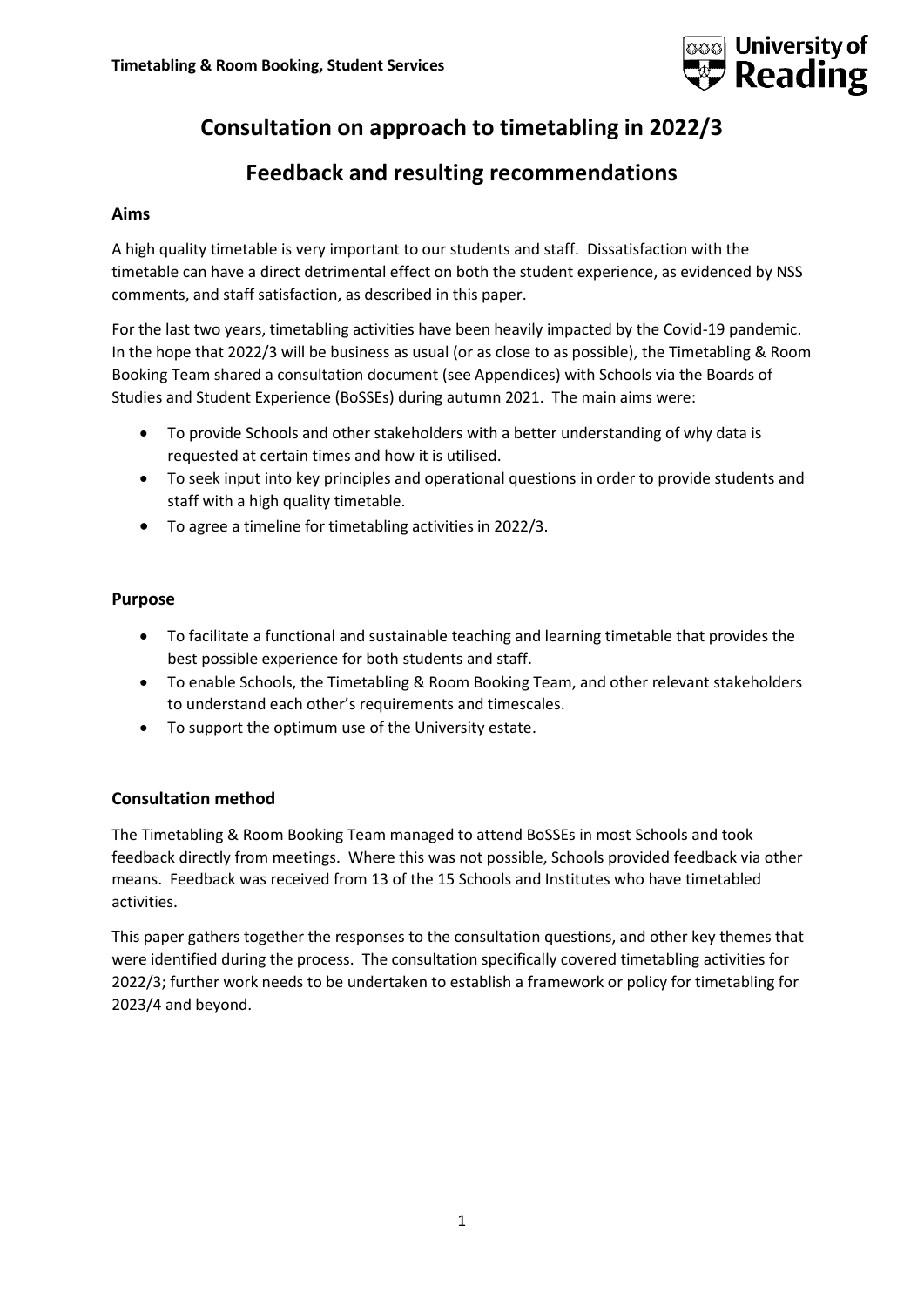

## **The paper's structure**

This paper is split into two sections:

#### **1. Summary of recommendations**

All recommendations gathered together for easy reading.

#### **2. Consultation response**

Each set of consultation questions is followed by the feedback provided by the Schools, and some recommendations as to what should happen next.

#### 2.1.Publication approach

- 2.1.1. Whole year or by term?
- 2.1.2. Draft timetable publication date
- 2.2.Timeline
- 2.3.Consistent teaching pattern
- 2.4.Other suggestions for 2022/3
- 2.5.Other suggestions for 2023/4 onwards

## **3. Appendices**

The appendices include the overview of the end-to-end process required to build the timetable, and the associated timeline. These were shared in the original consultation document.

Note that, throughout the paper, 'Timetabling Team' is used to refer to the sub-group of the Timetabling & Room Booking Team who most frequently work on timetabling activities.

**Elizabeth Evans, Head of Timetabling & Room Booking**

**22nd February 2022**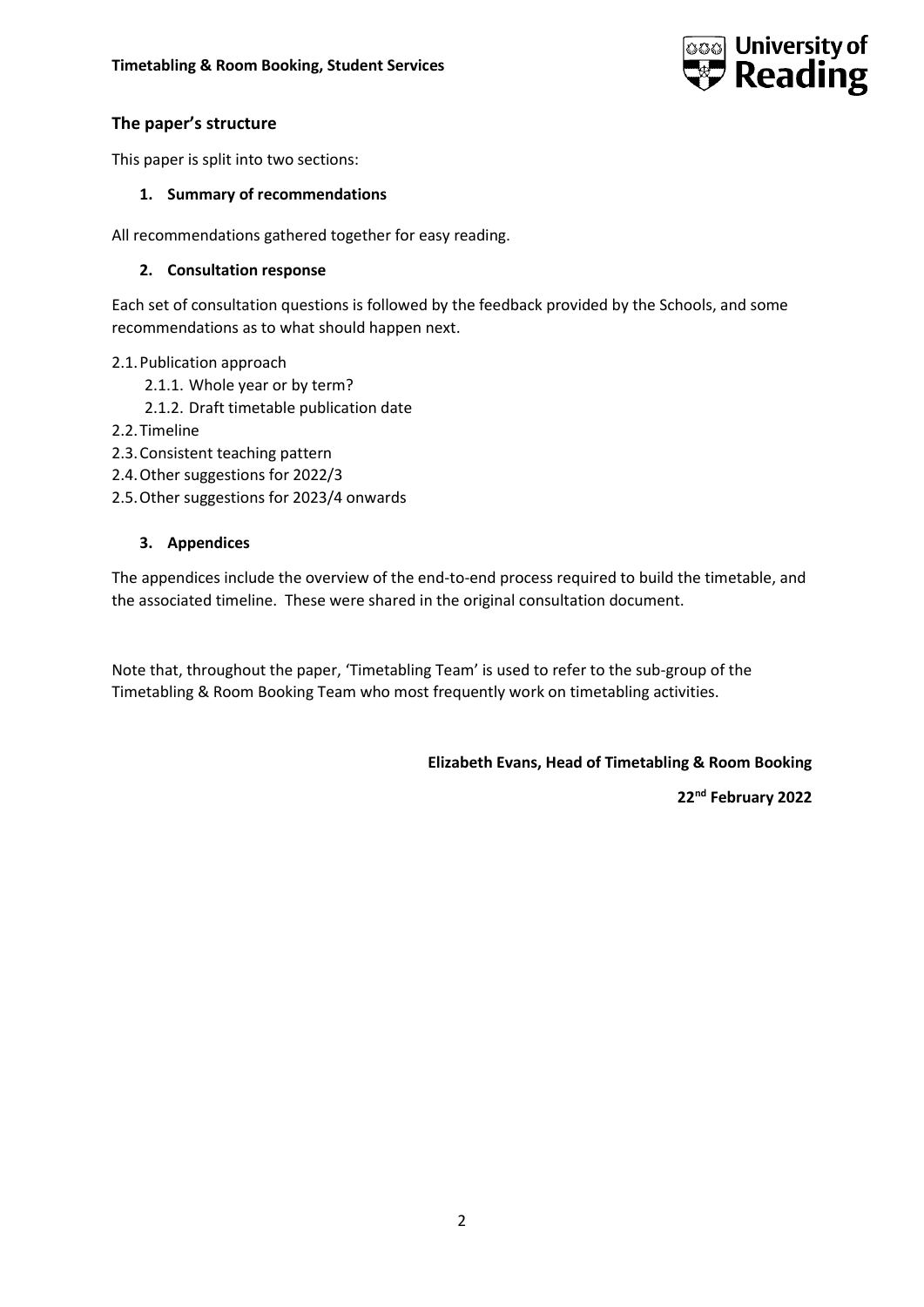

# **1. Summary of recommendations**

# **1.1.Core consultation questions**

| <b>Number</b>  | Recommendation                                                         | <b>Actor</b>     |
|----------------|------------------------------------------------------------------------|------------------|
| $\mathbf{1}$   | Timetable publication date:                                            | Timetabling &    |
|                | The whole year's timetable to be published on 1st<br>а.                | Room Booking     |
|                | September.                                                             | Team             |
|                | b. For a small subset of programmes whose teaching begins              |                  |
|                | before Welcome Week, their timetable to be published on                |                  |
|                | 17 <sup>th</sup> August.                                               |                  |
| $\overline{2}$ | Schools to make only essential changes to the timetable once it has    | Schools          |
|                | been published. Essential changes include sickness absence, access     |                  |
|                | requirements as a result of a disability, adjustments as a result of a |                  |
|                | Tailored Adjustment Plan, family leave, changes to contractual         |                  |
|                | working patterns, and external meetings of national or University      |                  |
|                | strategic importance e.g. TEF, REF, PSRB or Government panels.         |                  |
| 3              | The Timetabling Team will open a short review window in                | Timetabling &    |
|                | November during which time Schools may submit essential changes        | Room Booking     |
|                | for the spring and summer timetables. The Timetabling Team will        | Team             |
|                | endeavour to make all changes before the Christmas break so that       |                  |
|                | staff and students have time to plan their activities around their     |                  |
|                | revised timetable.                                                     |                  |
| 4              | Schools to commence work on their workload allocation planning in      | Schools          |
|                | February so that individual module convenors can consider and          |                  |
|                | submit their timetabling requirements in March. Where modules          |                  |
|                | are offered across multiple Departments, Schools should ensure         |                  |
|                | that all Departments are involved in the planning of these modules.    |                  |
|                | This will contribute significantly to the enhanced accuracy of the     |                  |
|                | timetable, reduce checking requirements, and create a better           |                  |
|                | student and staff experience.                                          |                  |
| 5              | The draft timetable is published in June for a period of three weeks.  | Timetabling &    |
|                |                                                                        | Room Booking     |
|                |                                                                        | Team             |
| 6              | All stakeholders to adopt and adhere to the Key dates timeline.        | All stakeholders |
| $\overline{7}$ | It is important for student experience to balance the needs of a       | Schools          |
|                | module against the overall programme timetable. Schools should         |                  |
|                | consider how modules with very varied teaching patterns fit            |                  |
|                | together to create a coherent programme-level timetable.               |                  |
| 8              | In January, the Timetabling & Room Booking Team will be meeting        | Timetabling &    |
|                | with each School to discuss their plans for 2022/3. Where Schools      | Room Booking     |
|                | have significant numbers of modules with practical activities, the     | Team             |
|                | Timetabling representatives will ask the Schools how they can work     |                  |
|                | together to make any progress towards a more consistent teaching       |                  |
|                | pattern.                                                               |                  |

## **1.2.Other suggestions for 2022/3**

| <b>Number</b> | Recommendation                                                                     | Actor         |
|---------------|------------------------------------------------------------------------------------|---------------|
| 9             | Timetabling Team to liaise with CQSD and Marketing to obtain a full                | Timetabling & |
|               | list of part-time PGT programmes which are taught on specific days.   Room Booking |               |
|               |                                                                                    | Team          |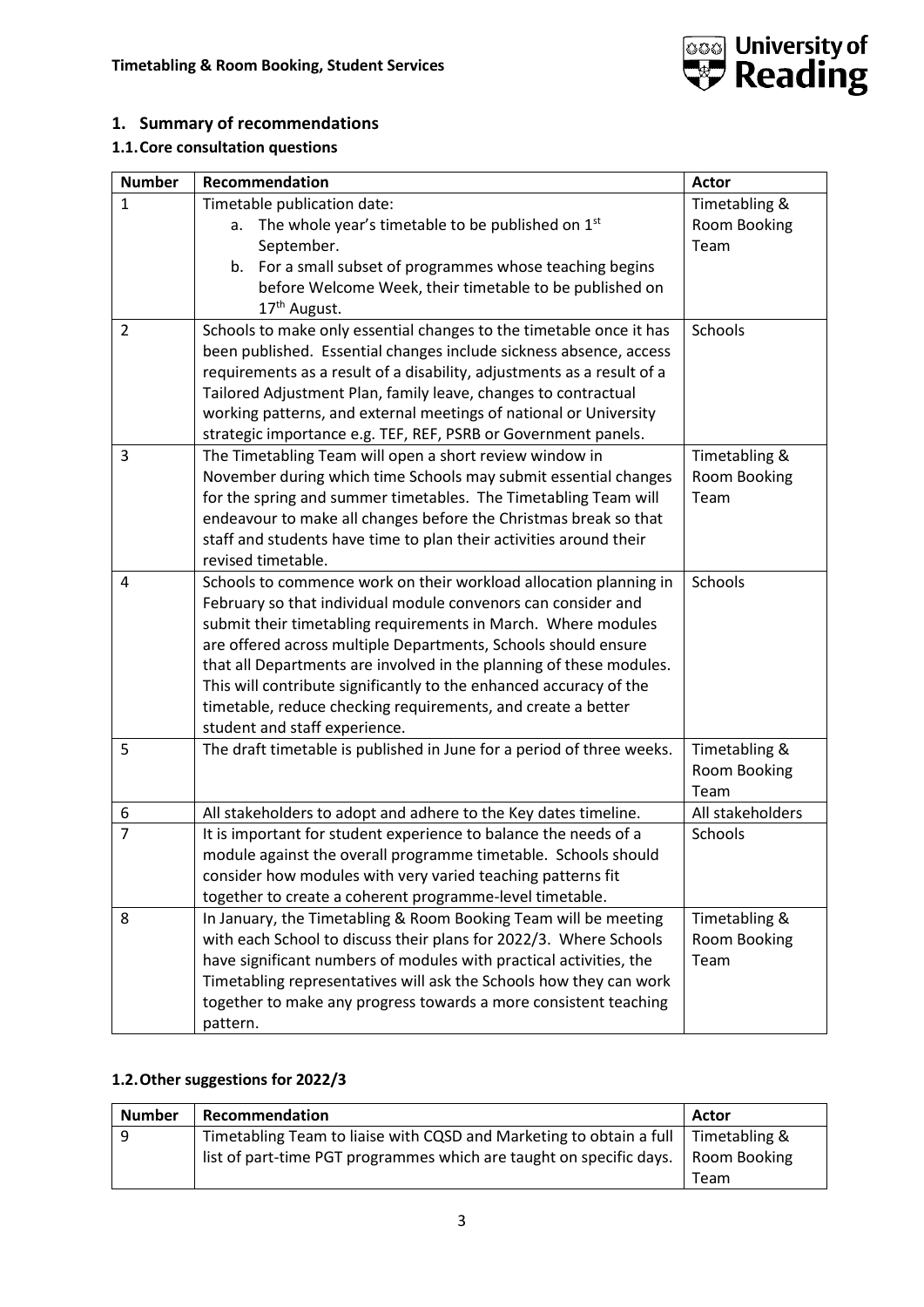

| 10 | Schools to ensure that full-time PGT applicants are aware that they                                     | Schools       |
|----|---------------------------------------------------------------------------------------------------------|---------------|
|    | need to be available Monday to Friday 9am to 6pm, and that they                                         |               |
|    | will not receive complete timetables until Friday 7 <sup>th</sup> October (see                          |               |
|    | section 2.2.).                                                                                          |               |
| 11 | The Timetabling Team to increase the number and frequency of                                            | Timetabling & |
|    | data accuracy checks during the timetable build process and prior                                       | Room Booking  |
|    | to publication. This will only be possible if data is submitted on                                      | Team          |
|    | time so that the planned time within the build process can be used                                      |               |
|    | for accuracy checking rather than last minute building.                                                 |               |
| 12 | Schools to provide accurate timetabling information at the outset                                       | Schools       |
|    | and check draft timetables thoroughly during the designated period                                      |               |
|    | so that the Timetabling & Room Booking Team can make all                                                |               |
|    | required changes (including resolving student clashes) in advance of                                    |               |
|    | the publication of the final timetable.                                                                 |               |
| 13 | The Timetabling and Room Booking Team to respond promptly to                                            | Timetabling & |
|    | essential change requests, and discuss change requests which                                            | Room Booking  |
|    | would have an impact on any other teaching session with Schools                                         | Team          |
|    | so they can explore alternatives and work in partnership to put                                         |               |
|    | these in place.                                                                                         |               |
| 14 | CILT to discuss and agree operational actions to support Smart                                          | <b>CILT</b>   |
|    | Working within the context of timetabling.                                                              |               |
| 15 | The Chair of CILT to discuss with UEB (as owners of the Smart                                           | <b>CILT</b>   |
|    | Working Policy) sending clarification to Schools outlining the                                          |               |
|    | following points:                                                                                       |               |
|    | Adequately resourcing teaching and learning activity is the<br>$\circ$                                  |               |
|    | responsibility of the Head of School and decisions to agree                                             |               |
|    | to formal flexible work arrangements and/or smart working                                               |               |
|    | must be seen in this context.                                                                           |               |
|    | Smart Working is supported by the Timetabling & Room<br>$\circ$                                         |               |
|    | Booking Team, but this cannot be to the detriment of<br>having insufficient staff availability within a |               |
|    | School/Department to cover teaching sessions throughout                                                 |               |
|    | the timetabled week. Timetable slots are determined by a                                                |               |
|    | combination of staff availability, student module choice,                                               |               |
|    | and estate availability.                                                                                |               |

## **1.3.Other suggestions for 2023/4 onwards**

| <b>Number</b> | Recommendation                                                                                                                                                                                                                                                                      | Actor                                 |
|---------------|-------------------------------------------------------------------------------------------------------------------------------------------------------------------------------------------------------------------------------------------------------------------------------------|---------------------------------------|
| 16            | Create in partnership with Schools, a good quality timetable for<br>2022-3 with the aim of rolling forward the Part 1 and Master's<br>module timetables for 2023-4, subject to a decision by CILT in late<br>autumn 2022.                                                           | Timetabling &<br>Room Booking<br>Team |
| 17            | As was committed to in the original paper, the Timetabling & Room<br>Booking Team will continue to consult with Schools and other<br>stakeholders via CILT recommended routes. This may include<br>further BoSSEs, and programme diet meetings with Schools and<br>Support Centres. | Timetabling &<br>Room Booking<br>Team |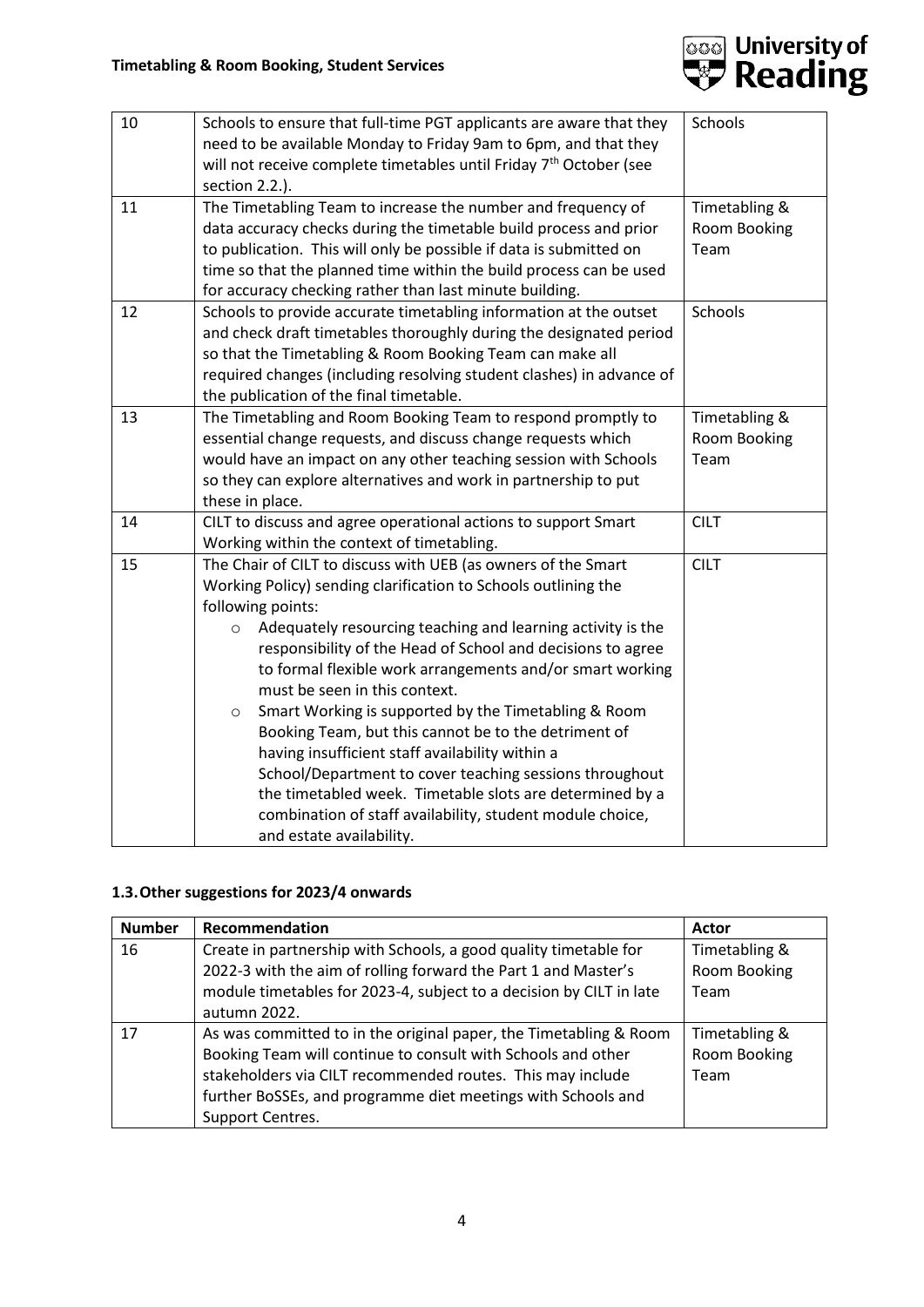

## **2. Consultation response**

- **2.1. Publication approach**
- **2.1.1. Whole year or by term?**

#### **Consultation questions**

- Does publication of the whole year's timetable in September have any advantages over two separate publication dates, one for autumn and one for spring/summer?
- Assuming there are no external factors which might change this approach, should the whole year's timetable be published in September?

## **Feedback**

The majority of consulted groups agreed that the timetable should be published in September for the whole academic year. The benefits of this, listed in order of frequency of mention, are:

- Staff can plan childcare
- Staff can plan external commitments (conferences, or external examiner work)
- Students can plan caring responsibilities and paid work (an important factor in widening participation)

It should be noted that there is a large gap between reviewing the draft timetable and commencing teaching for the spring and summer terms. Many Schools expressed a wish to make changes to the spring and summer timetable either in the autumn term, or at the start of the spring term. Schools felt that this was necessary to reflect changes in staffing, and also to allow changes in the way in which staff wish to deliver their module.

Having a timetable published well in advance so that individuals can plan other activities, and making changes to the spring and summer timetable after it has been published are conflicting desires but were raised by the majority of Schools. This could be resolved by opening a second window for timetable review in November so that changes are implemented before the Christmas break.

As optional modules are offered across Departments, the vast majority of the timetable is interlinked and a change in one area has a knock-on impact elsewhere. Changing an activity, whether for pedagogic or personal reasons, will have an impact on students or other staff who have used their 'final' timetable to plan activities.

#### **Recommendations**

- 1. Timetable publication date:
	- a. The whole year's timetable to be published on  $1<sup>st</sup>$  September.
	- b. For a small subset of programmes whose teaching begins before Welcome Week, their timetable to be published on  $17<sup>th</sup>$  August.
- 2. Schools to make only essential changes to the timetable once it has been published. Essential changes include sickness absence, access requirements as a result of a disability, adjustments as a result of a Tailored Adjustment Plan, family leave, changes to contractual working patterns, and external meetings of national or University strategic importance e.g. TEF, REF, PSRB or Government panels.
- 3. The Timetabling Team will open a short review window in November during which time Schools may submit essential changes for the spring and summer timetables. The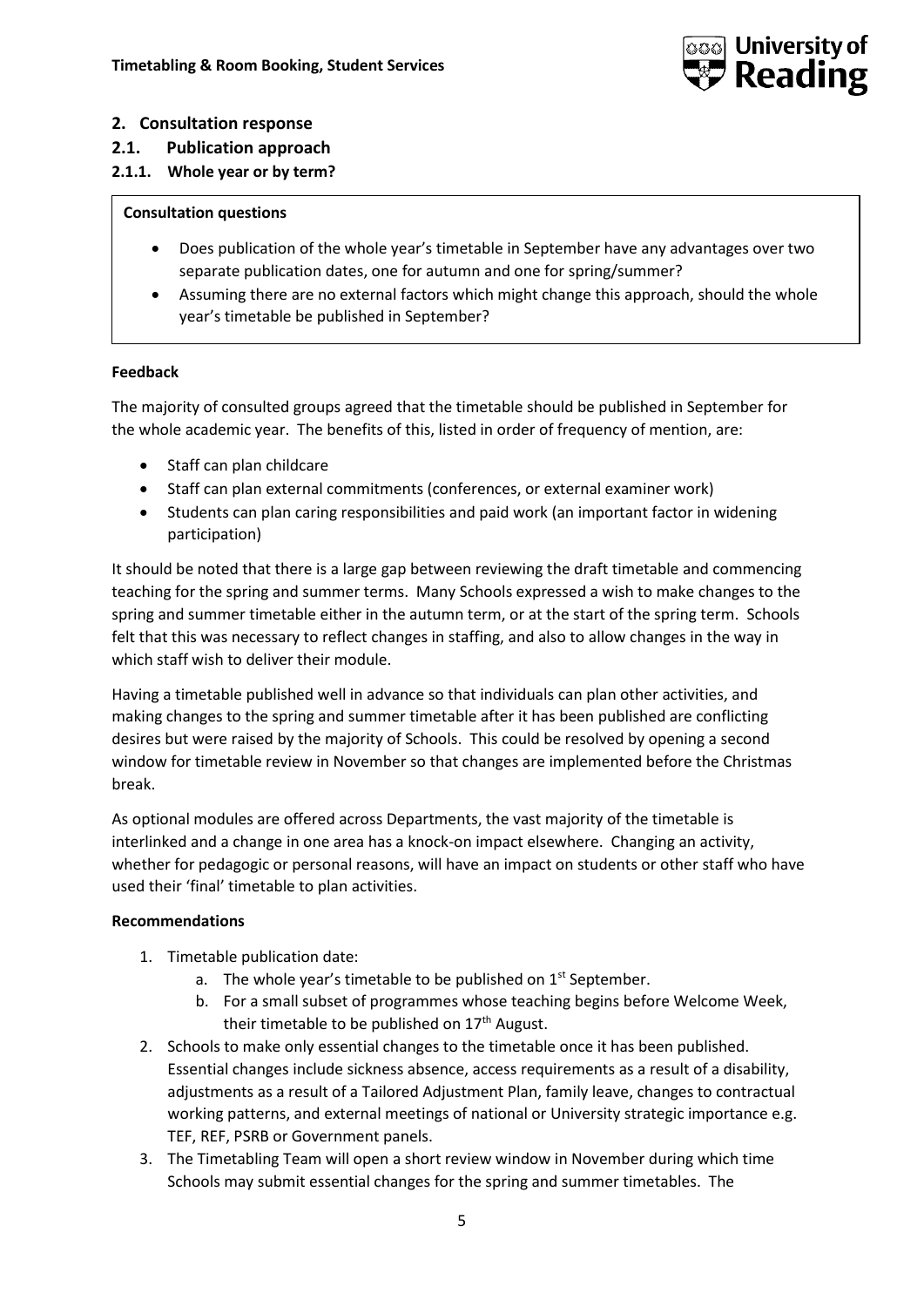

Timetabling Team will endeavour to make all changes before the Christmas break so that staff and students have time to plan their activities around their revised timetable.

## **2.1.2. Draft timetable publication date**

#### **Consultation questions**

- Is June (and again in November if the split publication approach has been chosen) the right time for timetables to be checked for academic staff? If not, when would be better?
- Is this timeline realistic? If not, what needs to be changed?
- To achieve timely publication of an accurate timetable, the deadlines in the timeline need to be met. Are these deadlines achievable?

## **Feedback**

Draft timetables are provided so that Schools can review what has been built for them, and advise the Timetabling Team of any errors that have been made. Schools require sufficient time to undertake the checks, and the Timetabling Team requires sufficient time (approximately double the length of time Schools have had to review) to implement the changes. The number of changes required by Schools during the draft checking stage would likely be reduced if the quality of data provided by Schools at the data submission stage was improved.

In order to improve the quality of data submitted by module convenors, Heads of School may need to undertake workload modelling activities in February so that staff have sufficient information to make their timetabling requests.

Most Schools agreed that they would be able to check draft timetables in June, as long as sufficient time for doing this was given. Three weeks was suggested as being sufficient duration. Note that the shortened timeframe in 2020/1 and 2021/2 was necessitated by the end to end process being condensed for all stakeholders.

Some Schools stated that checking timetables in June was difficult because this clashes with assessment activity. In all cases, no alternative was suggested.

Various Schools commented that submitting timetabling information in March was not realistic as decisions about who would be teaching which modules, and how, are not decided until after that point. However, those same Schools all agreed that they could not wait until later in September for publication of the final timetable, and they did not want to push checking of the draft timetable back into July or August. Therefore, to meet the Schools' desires for June and September draft and final publication dates, timetabling data collection needs to take place in March (this gives the Timetabling Team just 11 weeks to build the whole year's timetable for the whole University).

It was noted in some BoSSEs that Schools have the perception that the Timetabling Team consider timetable changes requests to be caused by poor planning, rather than pedagogical need. Planningrelated timetabling challenges are evidenced by:

- Workload planning within Schools is coming too late for module convenors to be able to submit accurate timetabling information.
- Schools provide data to the Timetabling Team knowing that they intend to change the information once workload planning has been completed. One School commented that they provide 'any old information' to stop the Timetabling Team from 'nagging them'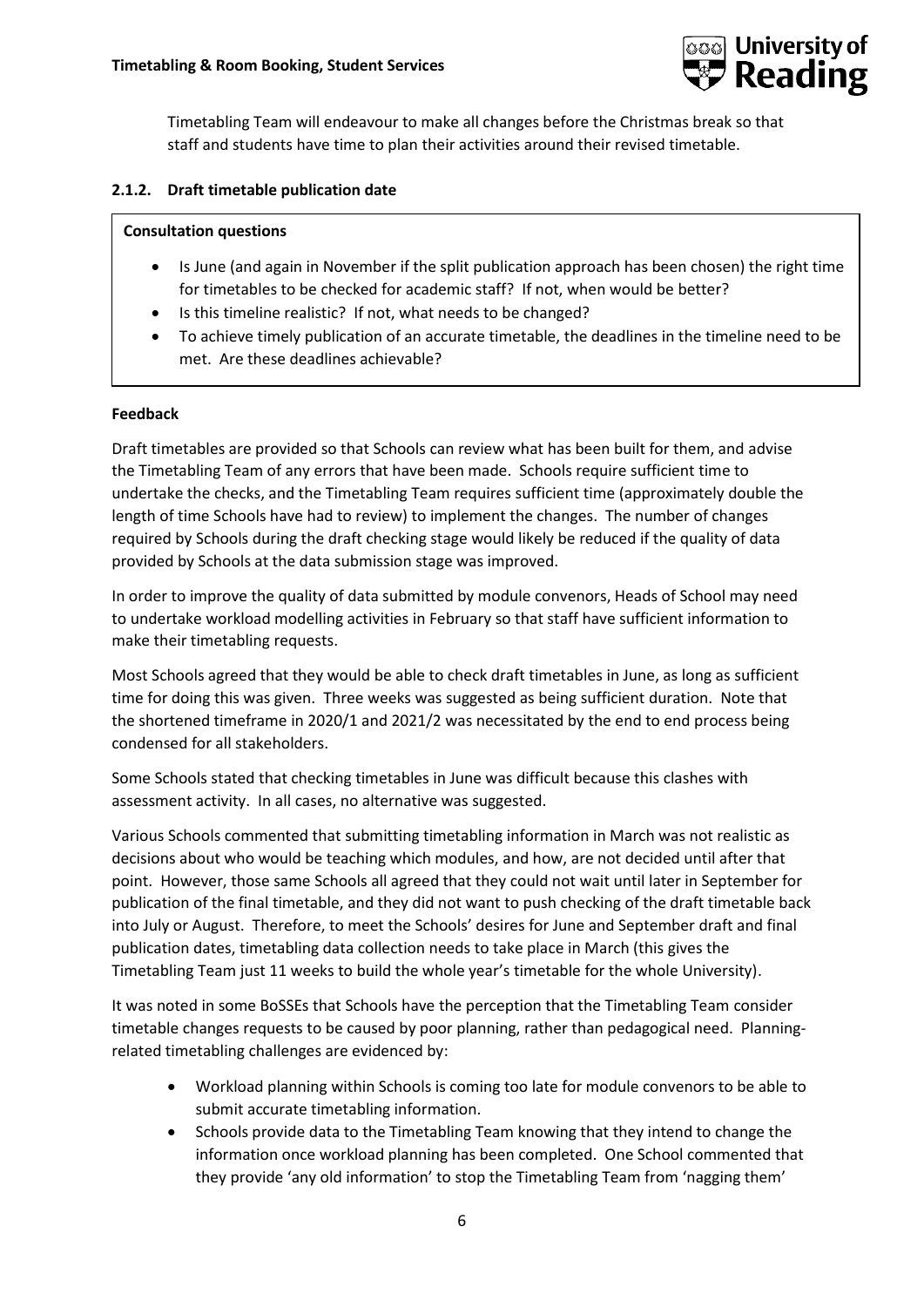

and then, when the School wants to start work on their timetable, they submit a raft of changes knowing that the Timetabling Team will have to undertake the work.

- Planning across Schools for teaching is better coordinated in some Schools and Departments than others. This has been particularly noticeable where:
	- o Individual academic staff have not understood the Teaching & Learning Framework and have not received support to guide them in how to structure their teaching to meet the Framework.
	- $\circ$  Individual academic staff contact the Timetabling Team directly asking for a session to be moved without having consulted other colleagues teaching on the same programme, resulting in complaints about timetable changes from the colleagues who receive knock-on changes.

#### **Recommendations**

- 4. Schools to commence work on their workload allocation planning in February so that individual module convenors can consider and submit their timetabling requirements in March. Where modules are offered across multiple Departments, Schools should ensure that all Departments are involved in the planning of these modules. This will contribute significantly to the enhanced accuracy of the timetable, reduce checking requirements, and create a better student and staff experience.
- 5. The draft timetable is published in June for a period of three weeks.

## **2.2. Timeline**

A timeline was presented to Schools for comment (see Appendix 2), and to aid discussion on the consultation questions in section 2.1. Some additional consultation was carried out with CQSD and the Support Centres who have confirmed that they can work to this timeline. No alternative suggestions were made by Schools and, in order to meet the desire for a full year's publication in September with a draft timetable available in June, a table of key dates for Schools has therefore been devised and is recommended below.

New students who have optional modules to select may not receive a complete timetable until the end of the second week of term (Friday 7<sup>th</sup> October). Students are permitted to change module until the end of the third week of term; therefore, some students will not have complete timetables until the fourth week of term (w/c 17<sup>th</sup> October).

#### **Recommendation**

6. All stakeholders to adopt and adhere to the Key dates timeline.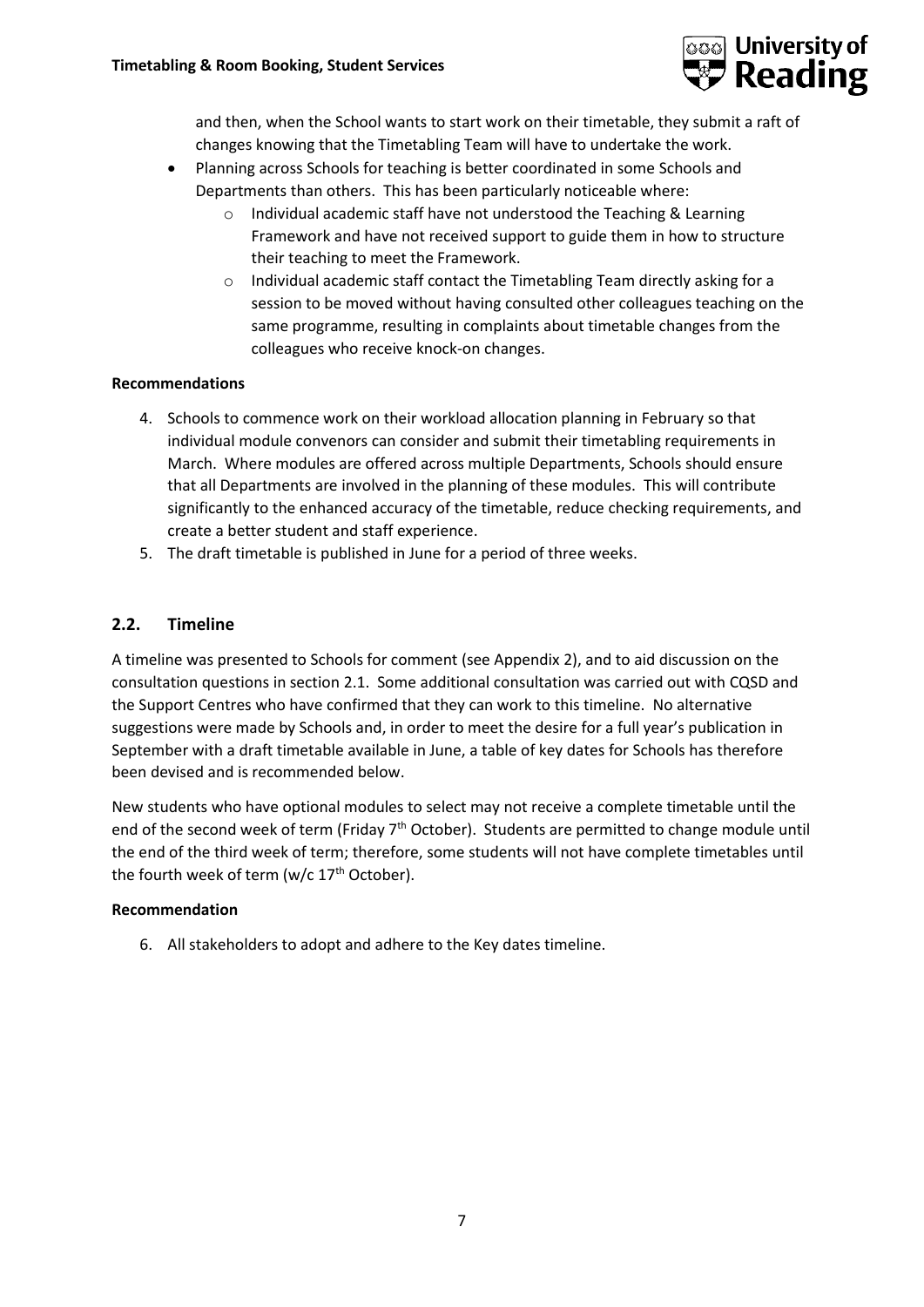

## **Key dates timeline**

| <b>Date</b>    | <b>Activity</b>                                                                      |
|----------------|--------------------------------------------------------------------------------------|
| 14 January     | CQSD deadline for:                                                                   |
|                | Requesting changes to key module information for the 2022/23<br>1.                   |
|                | academic year                                                                        |
|                | Requesting that modules to be taken out of use or put back in use for<br>2.          |
|                | the 2022/23 academic year.                                                           |
|                | Requesting the creation of new modules for the 2022/23 academic year<br>3.           |
|                | (new module setup request forms).                                                    |
| January and    | Schools to work with Support Centres to build programme diets for all Parts:         |
| February:      |                                                                                      |
| 4 February     | Deadline for undergraduate diet discussions with Programme Managers to be            |
|                | completed                                                                            |
| 18 February    | Deadline for PGT diet discussions with Programme Managers to be completed            |
| 28 February to | Schools to consider their workload allocation and gather together their              |
| 25 March       | timetabling requirements for all module and programme activities for 2022/3.         |
|                | Schools must ensure timely communication with Departments with whom                  |
|                | modules are shared.                                                                  |
| 4 March        | Deadline for undergraduate diets to be input into RISIS                              |
| 11 March       | The deadline for:                                                                    |
|                | 1. Requesting changes to the content of an existing module description for           |
|                | the 2022/23 academic year.                                                           |
|                | 2. Providing completed module description templates for new modules                  |
|                | created by 14 January 2022 deadline.                                                 |
| 18 March       | Deadline for PGT diets to be input into RISIS                                        |
| 25 March       | Deadline to submit timetabling requirements for all module and programme             |
|                | activities for 2022/3 to the Timetabling Team                                        |
| 29 March       | Module information is rolled forward to 2022/23 and published on the                 |
|                | University webpages.                                                                 |
| 22 April       | Deadline for Heads of Schools to return staff availability information for inclusion |
|                | in scheduling                                                                        |
| April          | Browsing and module selection takes place for returning undergraduate                |
|                | students                                                                             |
| 13 June to 1   | Timetable available in draft format for Schools to review                            |
| July           |                                                                                      |
| 1 July         | Deadline for return of comments on the draft timetable                               |
| 17 August      | Timetable published to programmes with early start dates                             |
| 1 September    | Timetable published to all returning students and all staff                          |
| 19 September   | Welcome Week commences and new students (undergraduate and PGT)                      |
|                | allocated to compulsory modules                                                      |
| 26 September   | New students (undergraduate and PGT) allocated to optional modules, and to           |
| to 7 October   | module groups                                                                        |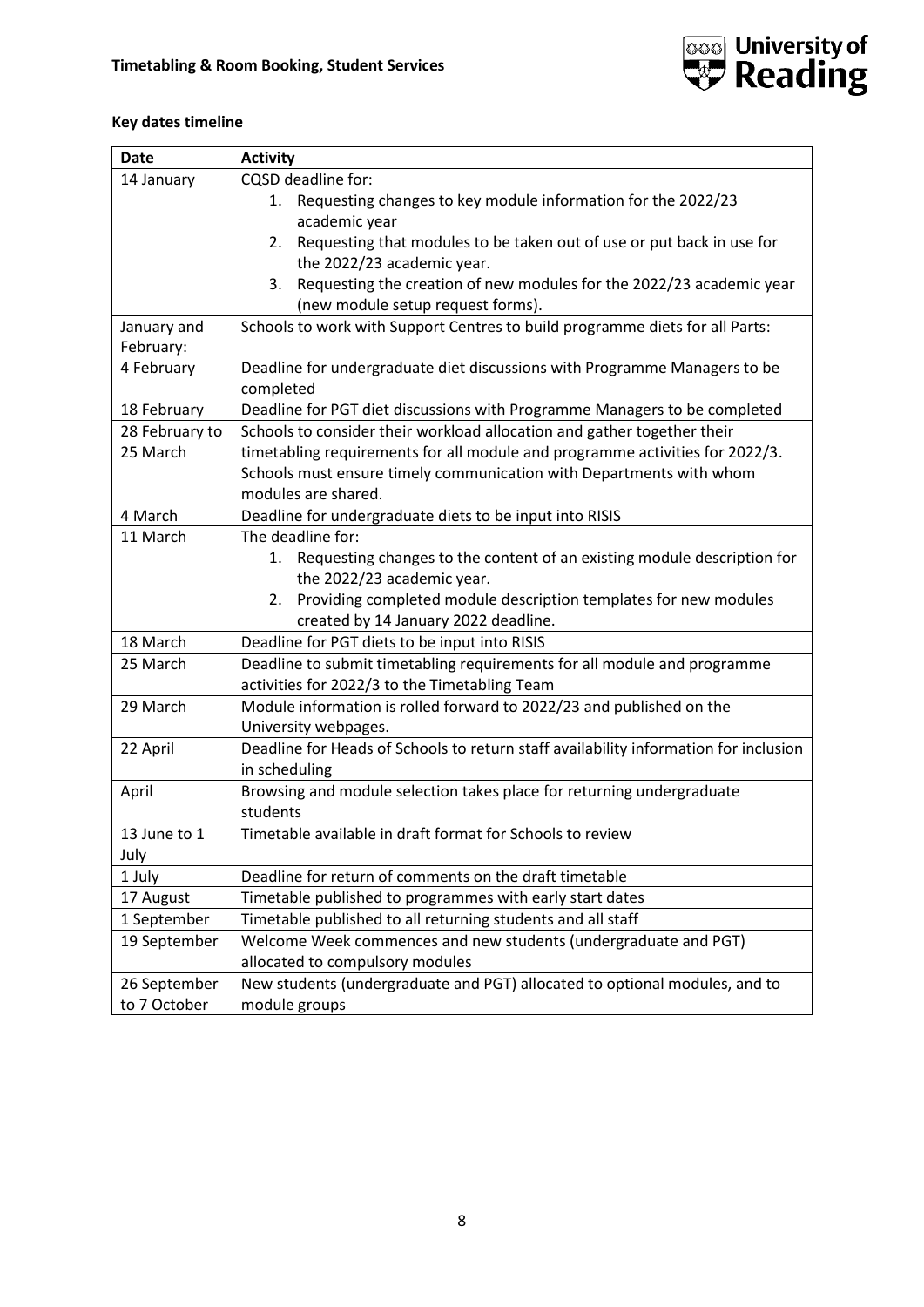

#### **2.3. Consistent teaching pattern**

#### **Consultation question**

• For modules which don't already have a consistent teaching pattern, is it possible to move to a consistent teaching pattern in 2022/3?

#### **Feedback**

Where Schools have modules which don't currently have a consistent teaching pattern, most cited that there were good pedagogic reasons why this could not be achieved. However, this creates an inconsistent weekly pattern with more sessions pushed to the margins (9am and 5pm) which is undesirable for both students and staff. This is particularly noticeable for programmes which have numerous option pathways and modules which are taught across Departments.

The consultation focussed on 2022/3; in the longer term, consistent teaching patterns should be picked up as part of the Programme Expectations work in the Strategic Foundations Project.

#### **Recommendations**

- 7. It is important for student experience to balance the needs of a module against the overall programme timetable. Schools should consider how modules with very varied teaching patterns fit together to create a coherent programme-level timetable.
- 8. In January, the Timetabling & Room Booking Team will be meeting with each School to discuss their plans for 2022/3. Where Schools have significant numbers of modules with practical activities, the Timetabling representatives will ask the Schools how they can work together to make any progress towards a more consistent teaching pattern.

#### **2.4. Other suggestions for 2022/3**

Feedback from Schools highlighted areas for further work in 2022/3.

#### **2.4.1. PGT programmes**

Some Schools have part-time PGT programmes which are advertised as being taught on a specific day of the week. The Timetabling Team need to liaise with CQSD and Marketing to obtain a full list of these programmes and the days that have been advertised.

Schools need to ensure that full-time PGT applicants are aware that they need to be available Monday to Friday 9am to 6pm, and that they will not receive complete timetables until Friday  $7<sup>th</sup>$ October (see section 2.2.).

#### **Recommendations**

- 9. Timetabling Team to liaise with CQSD and Marketing to obtain a full list of part-time PGT programmes which are taught on specific days.
- 10. Schools to ensure that full-time PGT applicants are aware that they need to be available Monday to Friday 9am to 6pm, and that they will not receive complete timetables until Friday 7<sup>th</sup> October (see section 2.2.).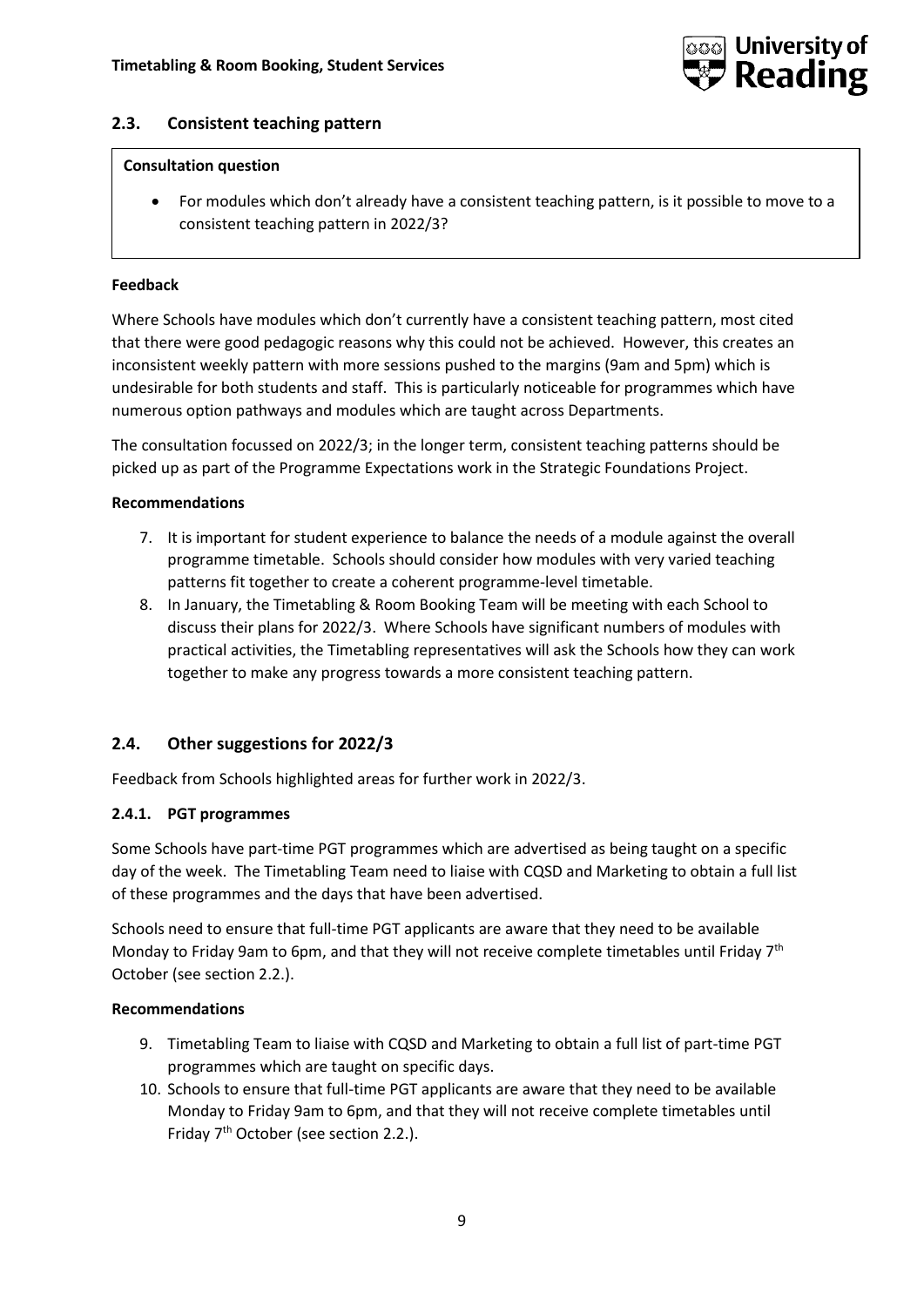

## **2.4.2. Data accuracy**

The timetabling process is wholly reliant on the quality of data submitted by the Schools and inputted by the Timetabling Team. Both Schools and the Timetabling Team have a responsibility to ensure that the data that they produce is accurate and unambiguous. This will improve trust between all parties involved in the process.

As recommended in section 2.1.2., if Schools are able to commence work on their workload allocation planning in February, individual module convenors would be able to consider and submit their timetabling requests in March. Where modules are offered across multiple Departments, Schools should ensure that all Departments are involved in the planning of these modules. This will contribute significantly to the enhanced accuracy of the timetable, reduce checking requirements, and create a better student and staff experience.

#### **Recommendation**

11. The Timetabling Team to increase the number and frequency of data accuracy checks during the timetable build process and prior to publication. This will only be possible if data is submitted on time so that the planned time within the build process can be used for accuracy checking rather than last minute building.

## **2.4.3. Timetabling & Room Booking Team's approach to changes**

#### *Less rigid approach to changes*

Some Schools commented that the rigid approach to making changes in the autumn term of 2021 had been detrimental to their module delivery. Comments were also received about the inability of the Timetabling & Room Booking Team to keep up with the volume of changes. Rather than requesting changes, Schools were making ad hoc decisions and room bookings, and then advertising timetable changes to students via email or Blackboard. Schools felt that the Timetabling & Room Booking Team's approach was actively harming the student experience.

#### *More notice of changes to sessions*

Some Schools wished to have a week's notice when a session needs to be changed (either for estate maintenance or failure, or when a change is necessitated by another academic colleague). This is not practicably deliverable as requests from academic colleagues for changes are often received with less than 24 hours' notice. There is clearly a disconnect between staff wanting their changes actioned immediately, but also wanting ample notice if their sessions are to be moved for other reasons. The most frequent reason for moving a teaching session is to resolve a student clash which has been created by an academic colleague requesting a change to their timetable.

#### **Recommendations**

- 12. Schools to provide accurate timetabling information at the outset and check draft timetables thoroughly during the designated period so that the Timetabling & Room Booking Team can make all required changes (including resolving student clashes) in advance of the publication of the final timetable.
- 13. The Timetabling and Room Booking Team to respond promptly to essential change requests, and discuss change requests which would have an impact on any other teaching session to Schools so they can explore alternatives and work in partnership to put these in place.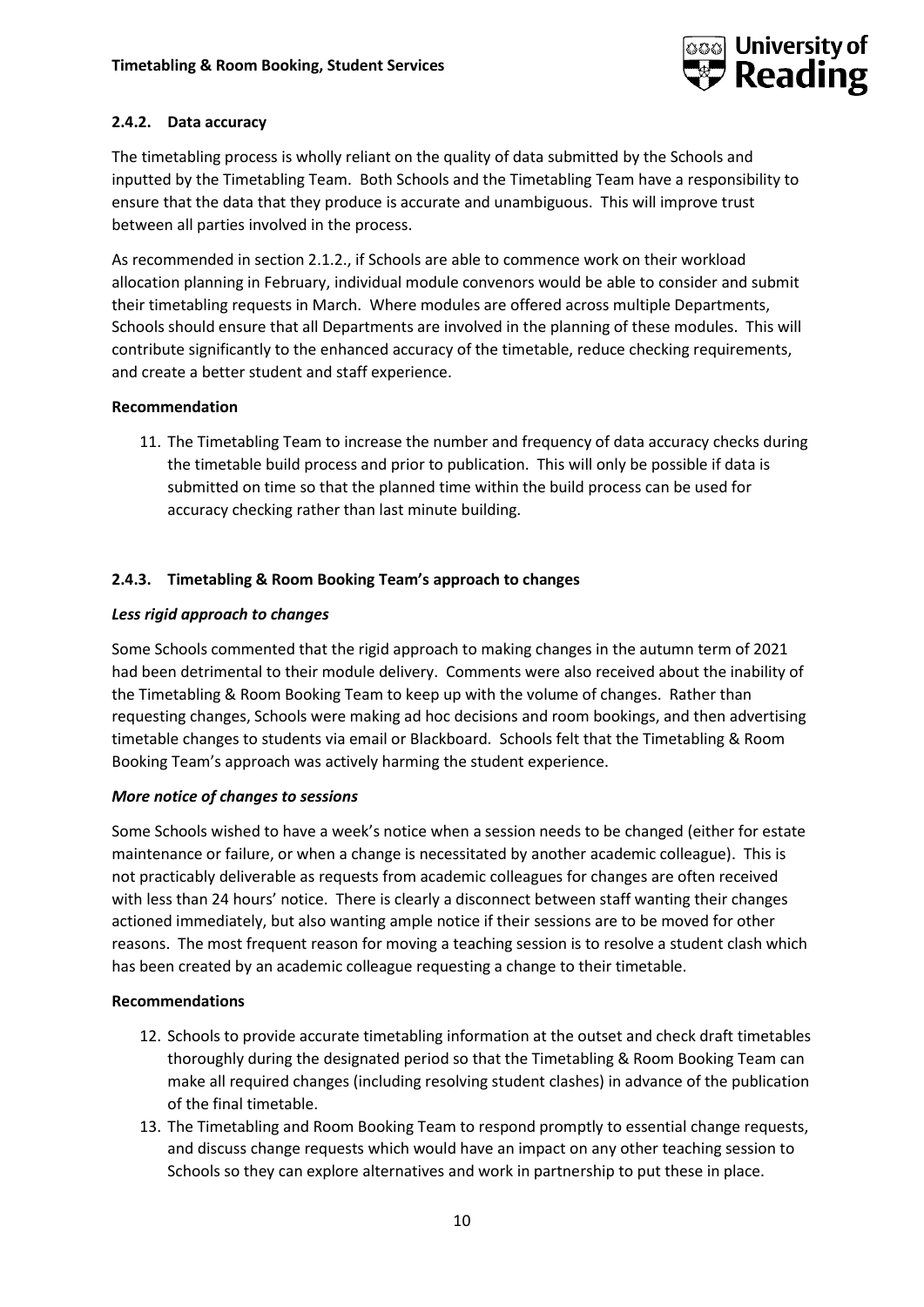

See also recommendation 2 in section 2.1.1.

#### **2.4.4. Staff availability**

Staff availability information is provided to the Timetabling Team by Heads of School. This information is collected in April so that it can be incorporated into the draft timetable, meaning that timetables are right first time for staff with part-time and flexible working arrangements.

When new staff join the University, or when existing staff have a formal flexible working arrangement agreed, the timetable is altered to accommodate these changes. There is no deadline for submitting these changes, but they can become more difficult to accommodate after the final timetable has been published.

Often staffing arrangements and gaps in staffing are passed to the Timetabling Team to 'solve' via timetable changes; timetable changes are rarely in isolation and will often have a significant impact on other modules, academic colleagues, and students. Adequately resourcing teaching and learning activity is the responsibility of the Head of School and decisions to agree to formal flexible working arrangements and/or smart working must be seen in this context, rather than expecting the timetable to be adapted to accommodate.

#### *Flexible working*

With respect to formal flexible working agreements, individuals within Schools noted that their flexible working arrangement had not been signed off before the timetable was scheduled, and therefore their needs had not been considered. During the BoSSEs, the Timetabling & Room Booking Team reiterated the fact that notifications of part-time or flexible working arrangements are welcome at any point, once they have been signed off by the Head of School.

If these notifications arrive after the final timetable has been published, Schools first need to consider how the affected activities can be resourced without requesting a change to the published timetable, and only request a change if this demonstrably cannot be done. As optional modules are offered across Departments, the vast majority of the timetable is interlinked and a change in one area has a knock-on impact elsewhere. Changing an individual's activity to suit their need, whether pedagogic or for personal reasons, will have an impact on both students and other staff.

## *Smart working*

Smart working is a new approach to support flexible working practices launched during autumn 2021-22. The Timetabling Team is already starting to receive requests from individuals (forwarded on by SDTLs or Heads or Department or School) to have their on campus teaching condensed into two days. None of the requests specifically reference the Smart Working Policy, but the assumption is that there is a link between the wish to condense teaching and the experiences of our new ways of working. The [Smart Working Policy](https://www.reading.ac.uk/human-resources/-/media/project/functions/human-resources/documents/smart-working-policy-final.pdf?la=en&hash=635A523012606B40EA87CCADB9B38EF4) refers to teaching twice:

*4.8. It is recognised that any agreed smart working arrangement is subject to the requirement to attend the workplace on the reasonable request of your line manager or Head of School/Head of Function to accommodate the needs of the University, such as to attend training or meetings, or to deliver teaching, undertake research or provide other services to students, colleagues and customers.*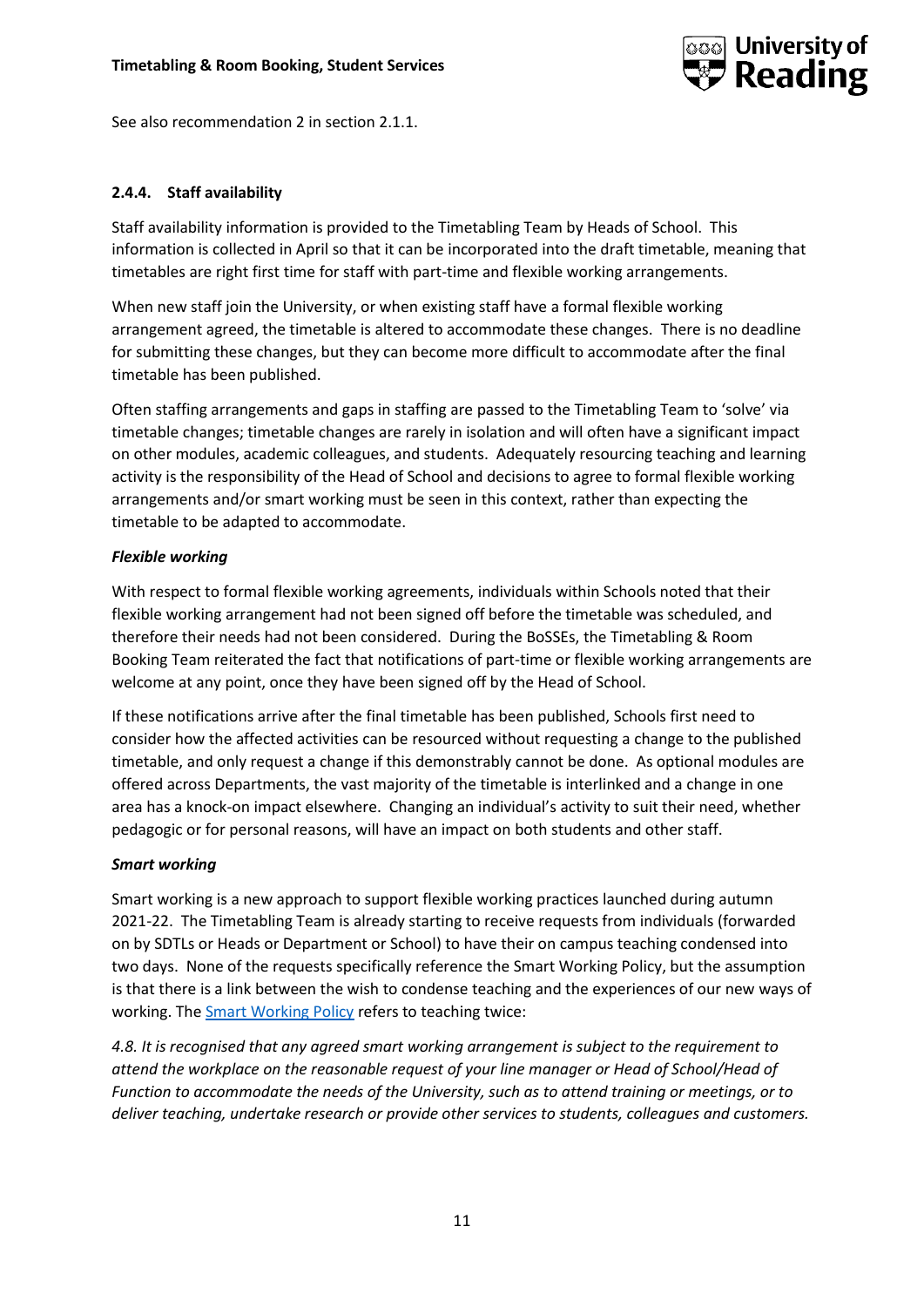

*6.6. You agree to attend the workplace or other reasonable location to undertake teaching or research activities as required and for meetings, training courses or other events which we expect you to attend on the dates and times required.*

The element in bold (author's formatting) gives some indication as to *when* academic staff are expected to be on campus to teach. However, it does not indicate that the decision of when this teaching will take place may need to be determined by student and estate availability, rather than by the individual. Further clarification to teaching staff is strongly recommended.

#### **Recommendations**

- 14. CILT to discuss and agree operational actions to support Smart Working within the context of timetabling.
- 15. The Chair of CILT to discuss with UEB (as owners of the Smart Working Policy) sending clarification to Schools outlining the following points:
	- $\circ$  Adequately resourcing teaching and learning activity is the responsibility of the Head of School and decisions to agree to formal flexible work arrangements and/or smart working must be seen in this context.
	- o Smart Working is supported by the Timetabling & Room Booking Team, but this cannot be to the detriment of having insufficient staff availability within a School/Department to cover teaching sessions throughout the timetabled week. Timetable slots are determined by a combination of staff availability, student module choice, and estate availability.

## **2.5. Other suggestions for 2023/4 onwards**

#### **Consultation question**

• Please list any suggestions or ideas that you would like to be further consulted on for 2023/4.

When the consultation was undertaken, the anticipated implementation timeframe for outputs from the Strategic Foundations Project was 2023/4. Some of the suggestions below may not now be possible until 2024/5.

#### **2.5.1. Fixed timetables**

The most commonly requested change for 2023/4 was a return to 'fixed' timetables. The timetable had been fixed for Part 1 and Master's programmes in 2019/0. Schools considered this a successful approach as it reduced the burden to review the timetable each year and provided a more consistent student experience. However, there are some challenges with this approach, particularly accommodating working patterns of new staff, and making the most efficient use of the estate during desirable timeslots.

It would no longer work to roll the 2019/0 timetable forward to 2022/3 as the module offering has changed significantly since then. If the final 2022/3 timetable is of good quality and minimal changes are submitted post-publication (a good test of timetable quality is how much it needs to be changed to suit deliverers' needs), it may be possible to roll parts of it forward for 2023/4. Note that the decision to roll forward to 2023/4 will need to be taken before spring term 2022/3 is underway; therefore, the quality of the timetable will have to be measured on autumn term 2022.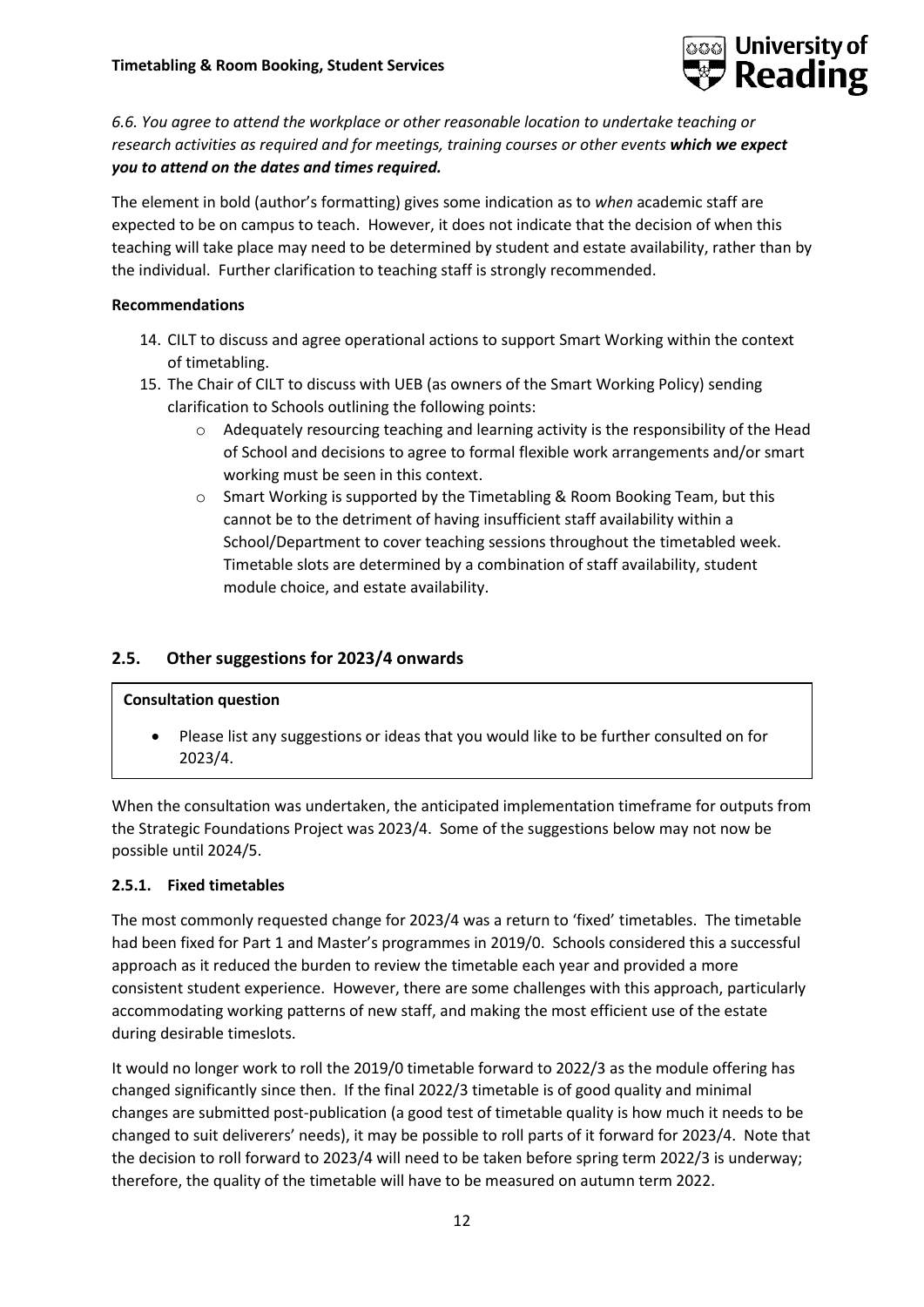

## **Recommendation**

16. Create in partnership with Schools, a good quality timetable for 2022-3 with the aim of rolling forward the Part 1 and Master's module timetables for 2023-4, subject to a decision by CILT in late autumn 2022.

## **2.5.2. Wider consultation before finalising a Timetabling Policy**

Schools strongly encouraged the Timetabling & Room Booking Team to further consult with them during the process to write and finalise a Timetabling Policy.

## **Recommendation**

17. As was committed to in the original paper, the Timetabling & Room Booking Team will continue to consult with Schools and other stakeholders via CILT recommended routes. This may include further BoSSEs, and programme diet meetings with Schools and Support Centres.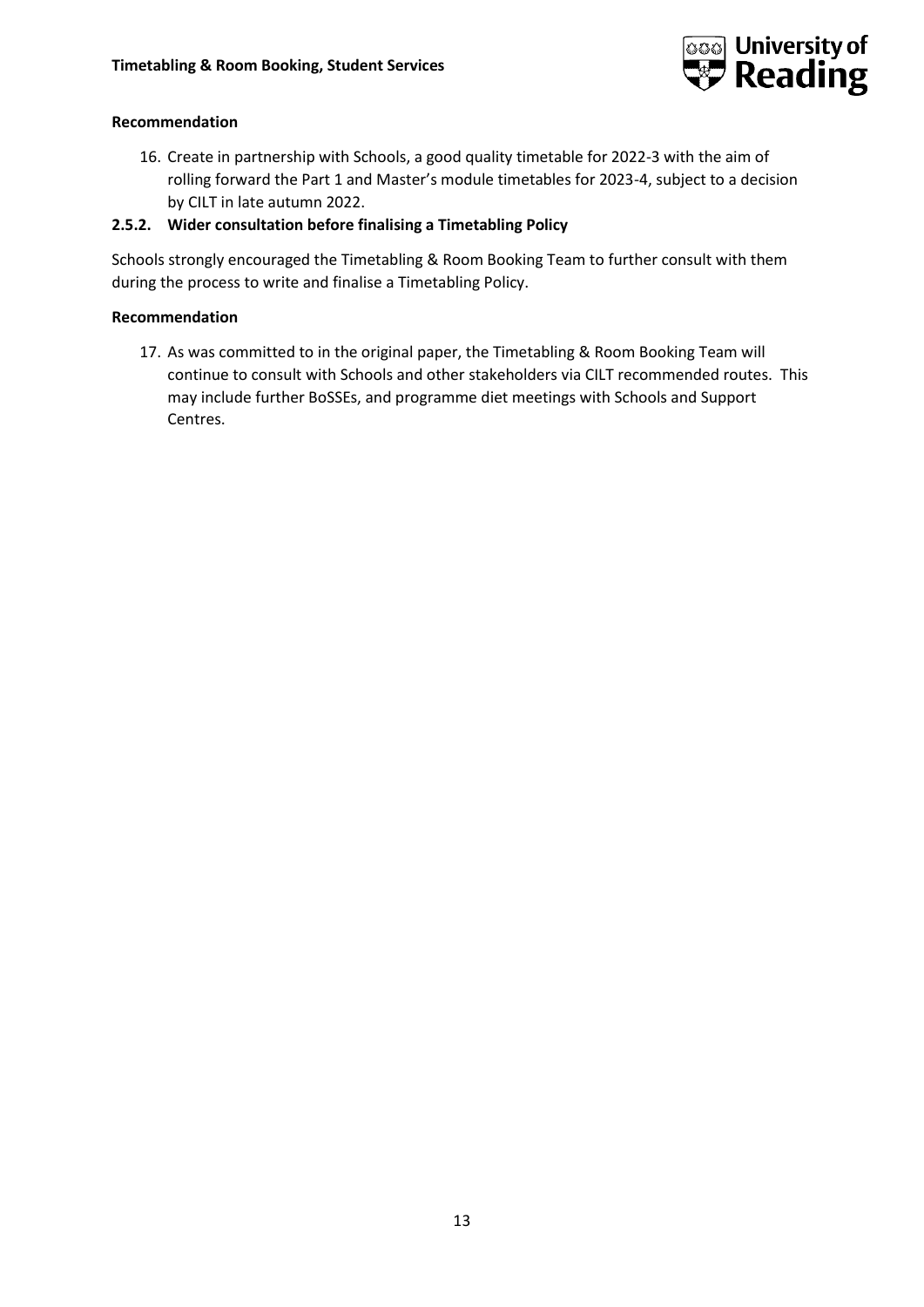

## **3. Appendix**

## **1. How the timetable is built**

This summary of the end-to-end timetabling process shows at each stage which stakeholders are involved, how their data is utilised, and how their requirements are met within the process.

#### **1.1. Data collection and input**

Data is collected from various sources:

| <b>Data</b>                                      | <b>Source</b>                      |  |
|--------------------------------------------------|------------------------------------|--|
| Room capacities                                  | Estates                            |  |
| Staff availability                               | Heads of School                    |  |
| Programmes and modules in use                    | CQSD and RISIS                     |  |
| Programme diets                                  | CQSD, RISIS, Support Centres       |  |
| Activities to be timetabled                      | Schools                            |  |
| <b>Estimated intake numbers</b>                  | Admissions, PSO, ISLI (for NUIST)  |  |
| Returning students' module selection choices     | RISIS, Support Centres             |  |
| Accessibility requirements for disabled students | <b>Disability Advisory Service</b> |  |

All data is input at the same time. Scheduling cannot commence until all elements of data input have been completed as all elements interact.

#### **1.2. Scheduling**

Scheduling is an iterative process.

Some activities must be placed into the timetable as there is no option for them to take place on a different day or time or in a different location, for example a field trip to Cadbury World which has been booked and paid for in advance. Currently all practical lab classes in SBS and SCFP are manually placed into the timetable. This also applies to field trips in APD and SAGES, and some practical activities in HBS and SPCLS.

The more activities which are placed on a specific day and time, or in a specific location, the less flexible the timetable becomes. Where possible, requests for specific days, times and locations should be avoided.

Once activities which require specific days, times and locations have been blocked into the timetable, all other activities are run through scheduling software to give them days, times and locations. This is an iterative process whereby various attempts are made until the Timetabling Team are satisfied that the software has produced the best possible outcome for the majority of activities.

Following this, the Timetabling Team manually place all remaining activities to give them a date, time and location.

During the scheduling process, returning students are allocated to module groups. This enables the Timetabling Team to use real student choices to best schedule the timetable for these students. This cannot be done for Part 0, 1, and Master's activities; programme diet information is used instead.

Prior to publication of the draft timetable, a number of checks are carried out to eliminate clashes from the timetable. The following levels of clash checking are undertaken:

**Programmes**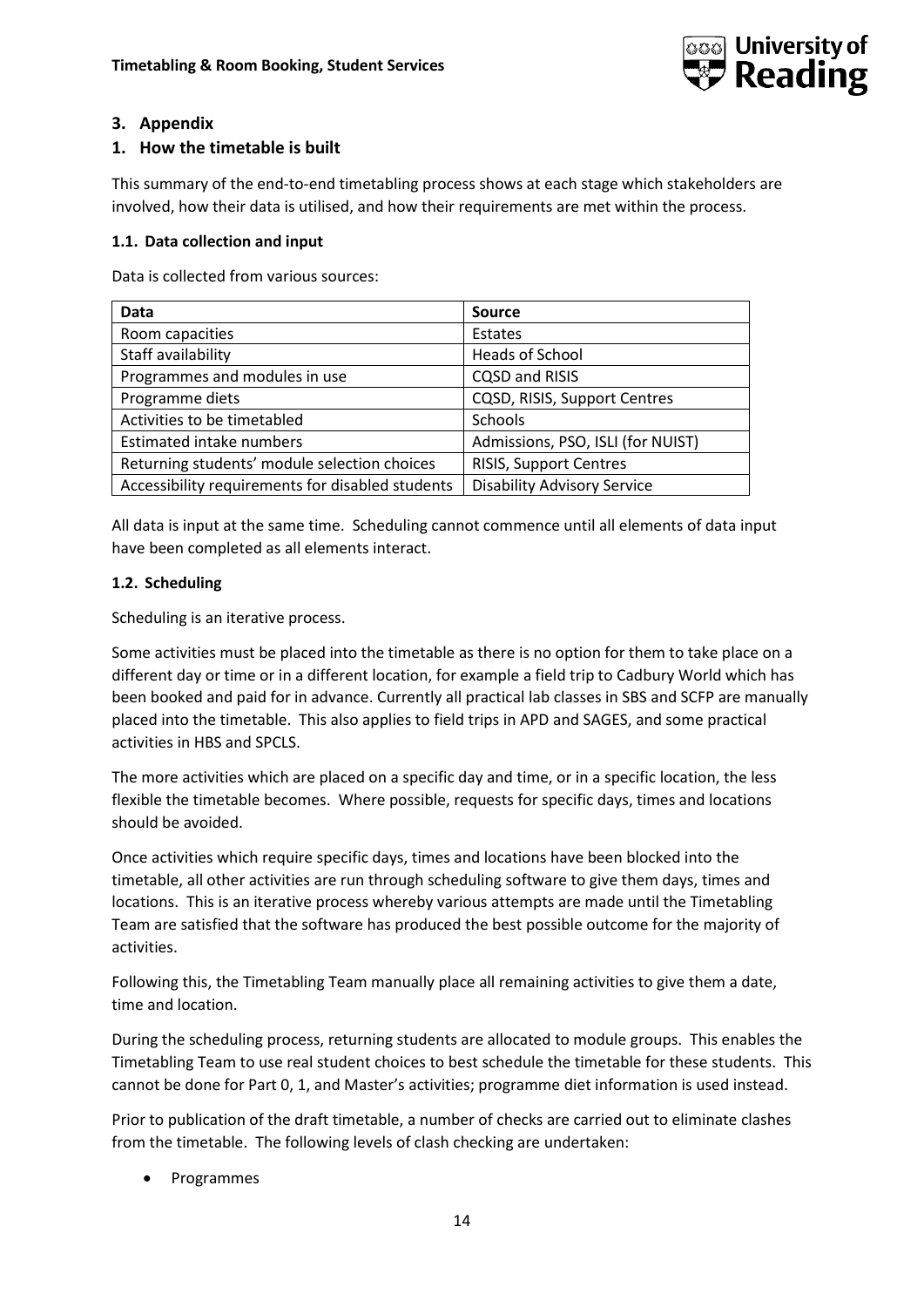

- **Staff**
- Students at group and individual level

Where these cannot be resolved within given parameters, the Timetabling Team consult Schools to see whether any restrictions on timetabling which are causing the clashes can be relaxed. This most often applies to activities which have been blocked into the timetable on a specific day or time, or in a specific location. In some instances, students are contacted via Support Centres to ask them to change module as their clash is not resolvable.

## **1.3. Draft publication**

The draft timetable is published to academic staff to provide an opportunity for them to review module and programme timetables and check that everything that was requested has been built and scheduled.

This phase often takes place a considerable length of time after data collection has taken place. The accuracy of the draft timetable is often compromised by:

- Schools having changed workload allocations, and
- academic staff having changed the way in which they wish to deliver their module.

Once the draft timetable has been published, making significant changes to a module or programme's delivery not only creates changes locally, but more broadly across any areas of the timetable which are interlinked.

The best possible timetable can only be built with good quality data at the outset. While circulating the draft timetable gives academic staff the opportunity to review and comment (particularly where build errors may have occurred), it should not be considered appropriate to make significant and substantial changes.

The deadline for submission of comments on the draft timetable is the final point at which changes should be requested. From now onwards, the timetable is refined so that a consistent and reliable timetable can be published for students and academic staff.

#### **1.4. Changes made**

Where changes are required following the publication of the draft timetable, these are made by the Timetabling Team in consultation with any areas or Schools which also require knock-on changes. Some changes are not possible and will require Schools to re-think delivery of that module within the time slots and locations allocated. Changes will not be made when they are:

- not essential,
- have a detrimental impact on other colleagues' timetables, or
- create clashes for students which require students to change modules.

#### **1.5. Review of numbers following clearing**

Once the number of students being recruited through clearing has stabilised, the Timetabling Team check that the locations allocated have sufficient seats. It is possible that further seminar groups need to be added, or large lectures divided in two if there is significant growth in some areas; Schools are contacted to advise on the best solution.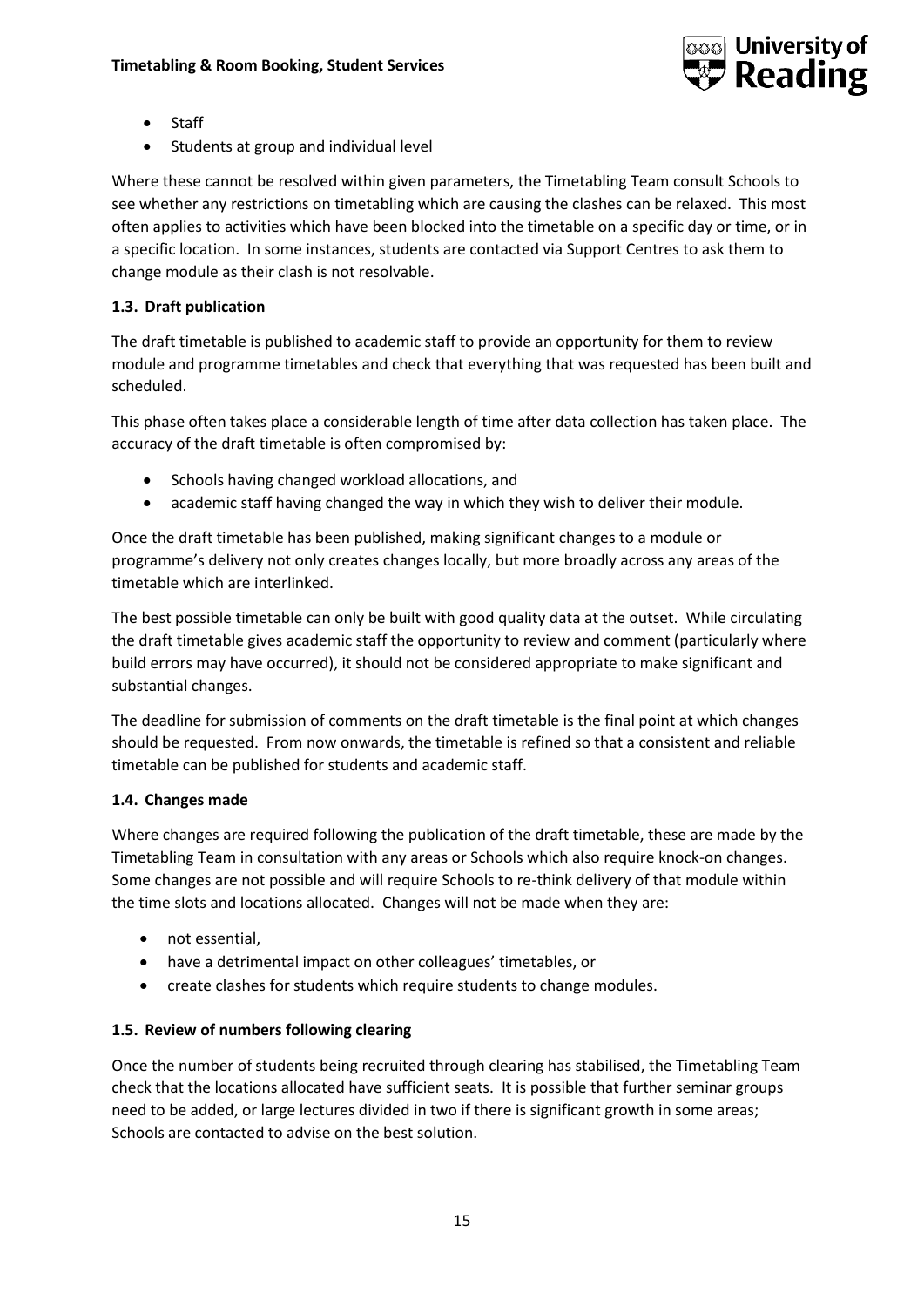

## **1.6. Final publication**

The timetable is published to staff and returning students in advance of the start of term. As some programmes commence well before Welcome Week, students and staff on these programmes will receive their timetable earlier.

At the point of publication, all days, times, and locations are classified as 'confirmed'. The timetable is considered 'final'. Students value a consistent and reliable timetable so that they can plan their other activities around it. Making changes after this point is very detrimental to the student experience and is often reflected in NSS scores and comments.

## **1.7. Adding new students**

New students complete enrolment and module selection during Welcome Week. As soon as this is completed for each student, the Timetabling Team allocates them to groups and publishes their timetable. Students on programmes with no optional modules will receive their timetables first (as their data is complete first), followed by students who have to select optional modules.

As module selection ends on the Thursday of Welcome Week, allocation of students to timetabled groups takes place on the Friday, over the weekend, and into the following week. First year modules should not have group activities in the first teaching week of term, as it cannot be guaranteed that students will have been allocated to their groups before the first teaching session.

## **1.8. In-term changes**

In-term changes should be kept to an absolute minimum as they disrupt the consistency and reliability that students value in a timetable. If arrangements can be made to undertake activities in extant timeslots and locations, this should be the first option. If, however, a member of staff is signed off sick and there is nobody available to take their classes in the extant timeslot, then the Timetabling Team will work with the School to make the best possible arrangements.